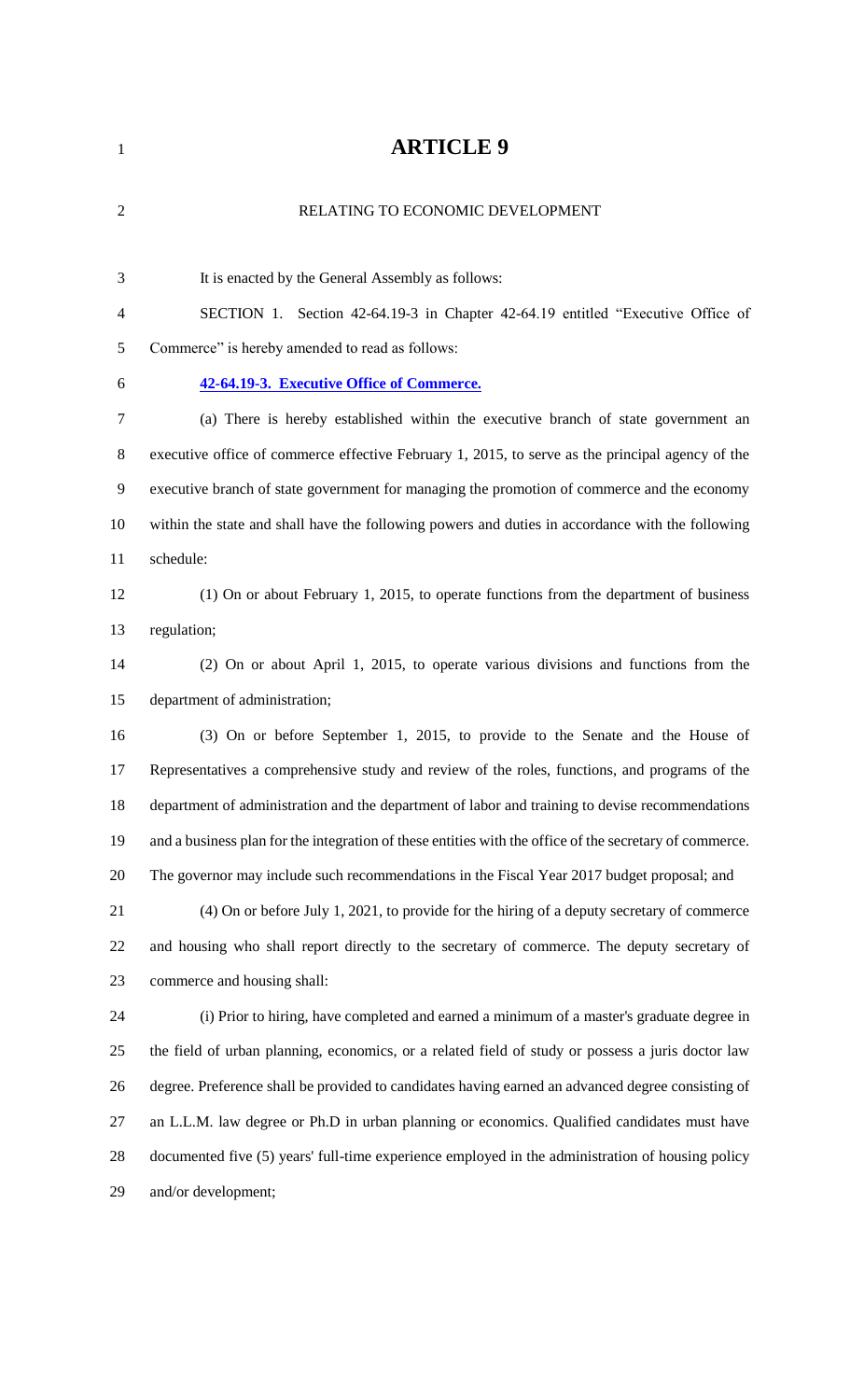(ii) Be responsible for overseeing all housing initiatives in the state of Rhode Island and developing a housing plan, including, but not limited to, the development of affordable housing opportunities to assist in building strong community efforts and revitalizing neighborhoods;

 (iii) Coordinate with all agencies directly related to any housing initiatives including, but not limited to, the Rhode Island housing and mortgage finance corporation, coastal resources management council (CRMC), and state departments including, but not limited to: the department of environmental management (DEM), the department of business regulation (DBR), the department of transportation (DOT) and statewide planning; and

 (iv) Coordinate with the housing resources commission to formulate an integrated housing report to include findings and recommendations to the governor, speaker of the house, senate president, each chamber's finance committee, and any committee whose purview is reasonably related to, including, but not limited to, issues of housing, municipal government, and health on or before December 31, 2021, and annually thereafter which report shall include, but not be limited to, the following:

 (A) The total number of housing units in the state with per community counts, including the number of Americans with Disabilities Act compliant special needs units;

17 (B) The occupancy and vacancy rate of the units referenced in subsection (a)(4)(iv)(A);

18 (C) The change in the number of units referenced in subsection  $(a)(4)(iv)(A)$ , for each of the prior three (3) years in figures and as a percentage;

 (D) The number of net new units in development and number of units completed since the prior report;

- (E) For each municipality the number of single-family, two-family (2), and three-family (3) units, and multi-unit housing delineated sufficiently to provide the lay reader a useful description of current conditions, including a statewide sum of each unit type;
- (F) The total number of units by income type;
- (G) A projection of the number of status quo units;
- (H) A projection of the number of units required to meet housing formation trends;
- (I) A comparison of regional and other similarly situated state funding sources that support
- housing development including a percentage of private, federal, and public support;
- (J) A reporting of unit types by number of bedrooms for rental properties including an

accounting of all:

- (I) Single-family units;
- (II) Accessory dwelling units;
- (III) Two-family (2) units;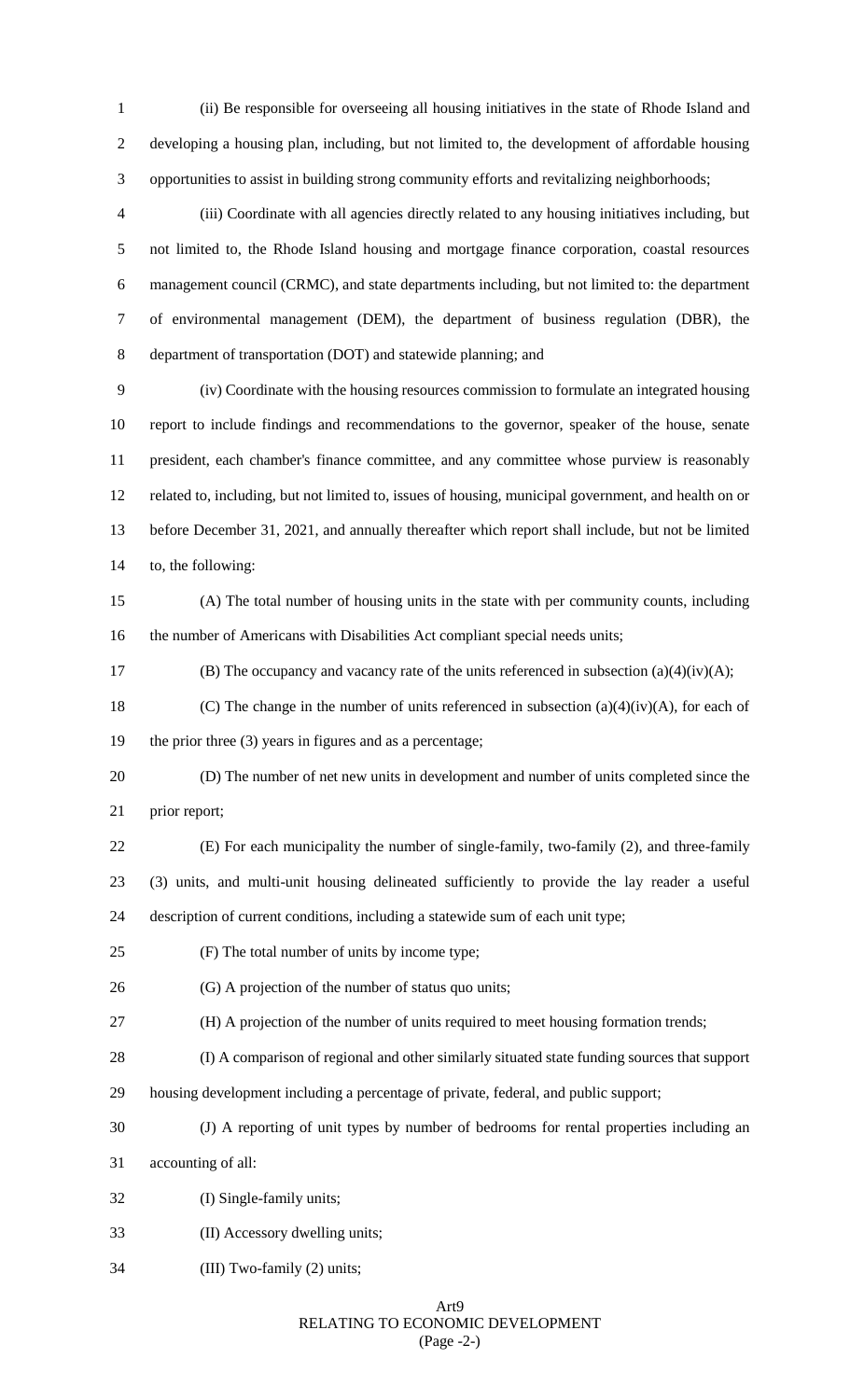| $\mathbf{1}$   | (IV) Three-family (3) units;                                                                          |
|----------------|-------------------------------------------------------------------------------------------------------|
| $\overline{2}$ | (V) Multi-unit sufficiently delineated units;                                                         |
| 3              | (VI) Mixed use sufficiently delineated units; and                                                     |
| $\overline{4}$ | (VII) Occupancy and vacancy rates for the prior three (3) years;                                      |
| 5              | (K) A reporting of unit types by ownership including an accounting of all:                            |
| 6              | (I) Single-family units;                                                                              |
| 7              | (II) Accessory dwelling units;                                                                        |
| 8              | (III) Two-family (2) units;                                                                           |
| 9              | (IV) Three-family (3) units;                                                                          |
| 10             | (V) Multi-unit sufficiently delineated units;                                                         |
| 11             | (VI) Mixed use sufficiently delineated units; and                                                     |
| 12             | (VII) Occupancy and vacancy rates for the prior three (3) years;                                      |
| 13             | (L) A reporting of the number of applications submitted or filed for each community                   |
| 14             | according to unit type and an accounting of action taken with respect to each application to include, |
| 15             | approved, denied, appealed, approved upon appeal, and if approved, the justification for each         |
| 16             | approval;                                                                                             |
| 17             | (M) A reporting of permits for each community according to affordability level that were              |
| 18             | sought, approved, denied, appealed, approved upon appeal, and if approved, the justification for      |
| 19             | each approval;                                                                                        |
| 20             | (N) A reporting of affordability by municipality that shall include the following:                    |
| 21             | (I) The percent and number of units of extremely low-, very low-, low-, moderate-, fair-              |
| 22             | market rate, and above-market-rate units; including the average and median costs of those units;      |
| 23             | (II) The percent and number of units of extremely low-, very low-, low-, and moderate-                |
| 24             | income housing units required to satisfy the ten percent (10%) requirement pursuant to chapter 24     |
| 25             | of title 45; including the average and median costs of those units;                                   |
| 26             | (III) The percent and number of units for the affordability levels above moderate-income              |
| 27             | housing, including a comparison to fair-market rent and fair-market homeownership; including the      |
| 28             | average and median costs of those units;                                                              |
| 29             | (IV) The percentage of cost burden by municipality with population equivalent;                        |
| 30             | (V) The percentage and number of home financing sources, including all private, federal,              |
| 31             | state, or other public support; and                                                                   |
| 32             | (VI) The cost growth for each of the previous five (5) years by unit type at each                     |
| 33             | affordability level, by unit type;                                                                    |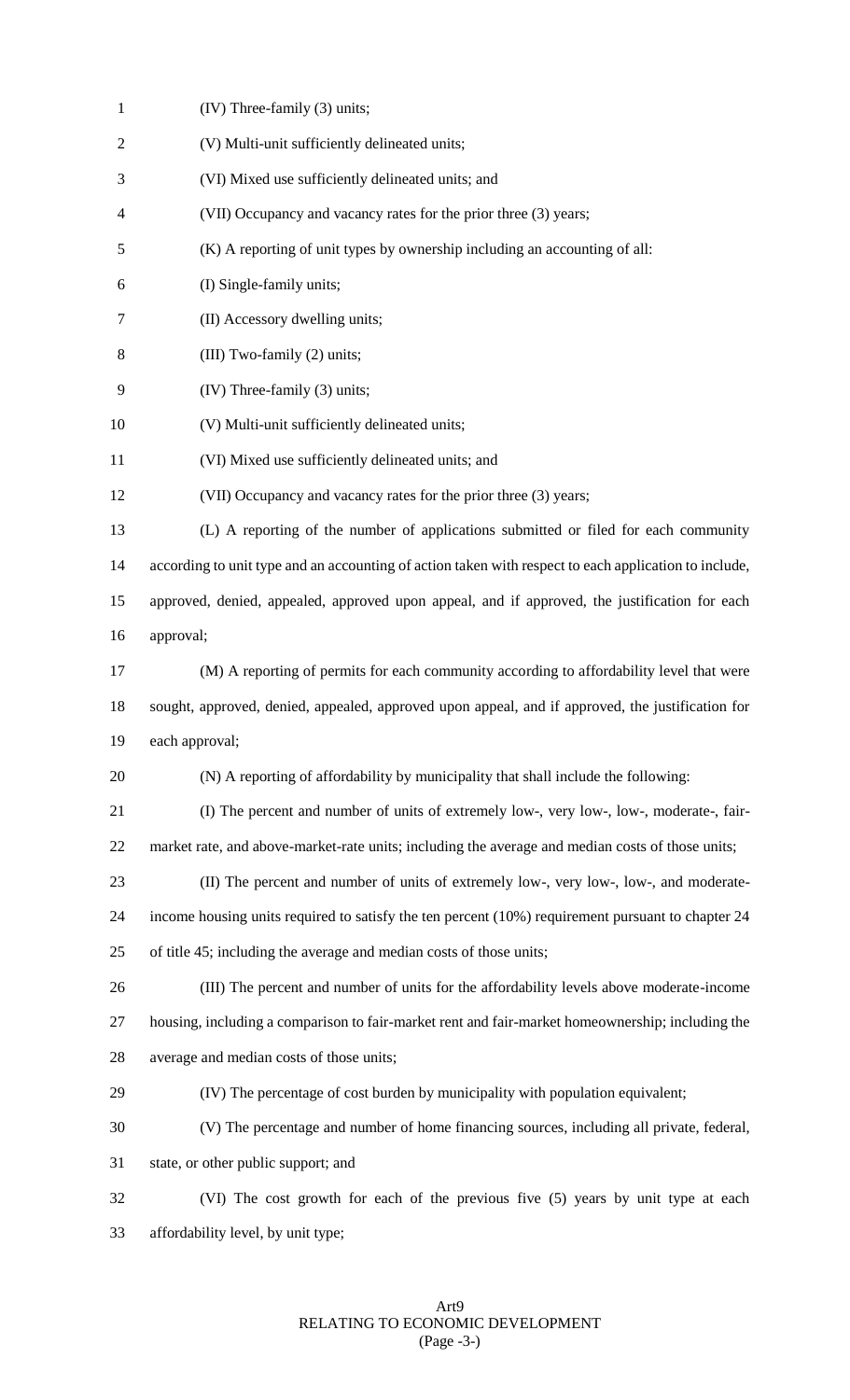(O) A reporting of municipal healthy housing stock by unit type and number of bedrooms and providing an assessment of the state's existing housing stock and enumerating any risks to the public health from that housing stock, including, but not limited to: the presence of lead, mold, safe drinking water, disease vectors (insects and vermin), and other conditions that are an identifiable health detriment. Additionally, the report shall provide the percentage of the prevalence of health risks by age of the stock for each community by unit type and number of bedrooms; and

 (P) A recommendation shall be included with the report required under this section that shall provide consideration to any and all populations, ethnicities, income levels, and other relevant demographic criteria determined by the deputy secretary, and with regard to any and all of the criteria enumerated elsewhere in the report separately or in combination, provide recommendations to resolve any issues that provide an impediment to the development of housing, including specific data and evidence in support of the recommendation. All data and methodologies used to present evidence are subject to review and approval of the chief of revenue analysis, and that approval shall include an attestation of approval by the chief to be included in the report.

- (b) In this capacity, the office shall:
- (1) Lead or assist state departments and coordinate business permitting processes in order to:
- (i) Improve the economy, efficiency, coordination, and quality of the business climate in the state;

 (ii) Design strategies and implement best practices that foster economic development and growth of the state's economy;

 (iii) Maximize and leverage funds from all available public and private sources, including federal financial participation, grants, and awards;

 (iv) Increase public confidence by conducting customer centric operations whereby commercial enterprise are supported and provided programs and services that will grow and nurture the Rhode Island economy; and

- (v) Be the state's lead agency for economic development.
- (2) Provide oversight and coordination of all housing initiatives in the state of Rhode Island.
- (3) Provide oversight and coordination of all broadband and digital equity initiatives in the

state of Rhode Island, including, but not limited to, the following:

(i) Creating a statewide broadband strategic plan which shall include goals and strategies

- 33 related to internet access in the state. Such a plan shall include, but not be limited to considerations
- such as speed, latency, affordability, access, sustainability, and digital equity and which shall be

#### Art9 RELATING TO ECONOMIC DEVELOPMENT (Page -4-)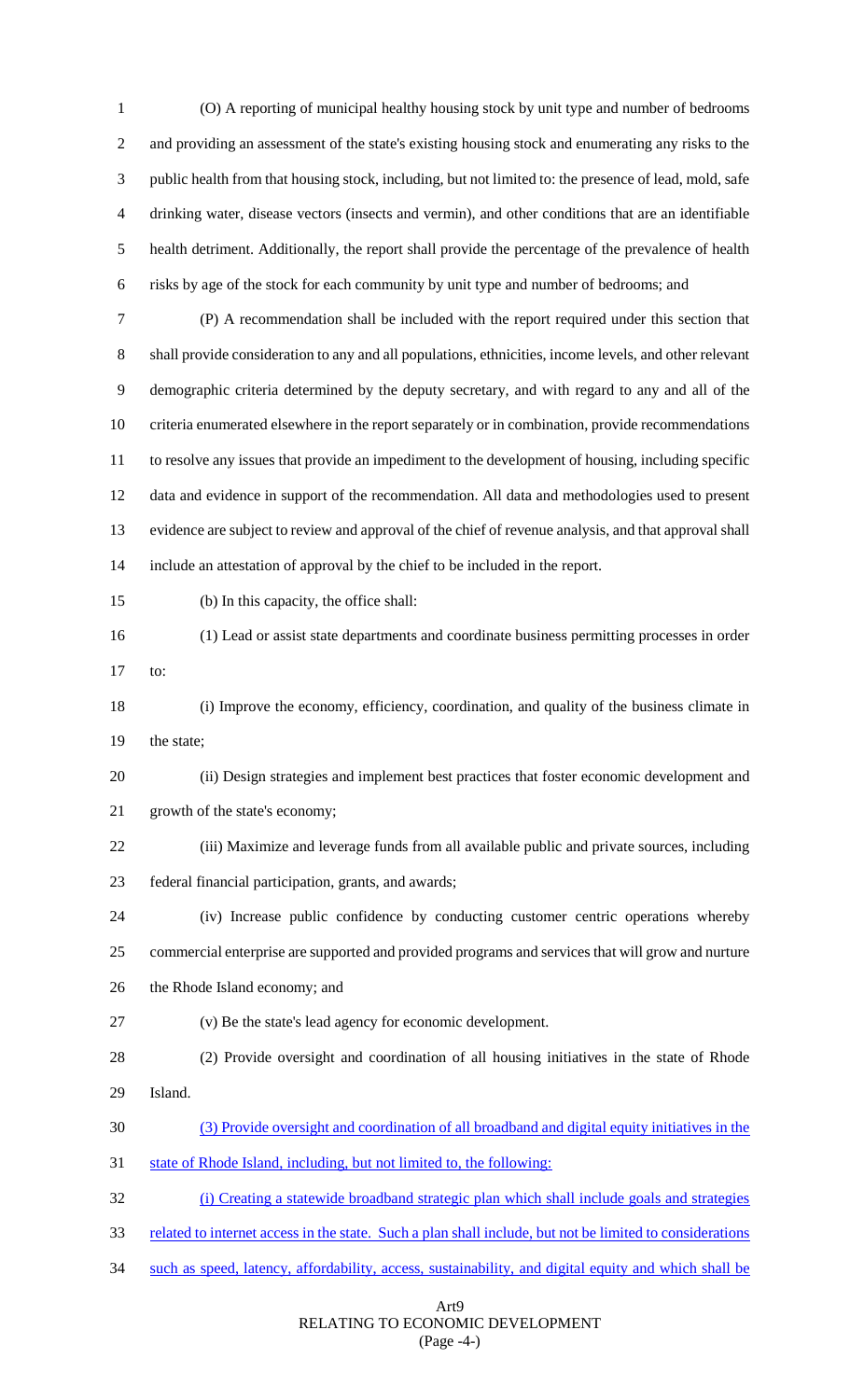1 submitted to the Governor, the speaker of the house of representatives, and the president of the

2 senate on or before December 31, 2022 and shall be updated every five years thereafter; (ii) Coordinating with all agencies and quasi-agencies of the state relating to any broadband initiative, including, but not limited to the Rhode Island department of business regulation, Rhode Island division of information and technology, Rhode Island emergency management agency, Rhode Island infrastructure bank, the division of public utilities and carriers, the department of education, the department of environmental management, RI housing, the office of library and information services, the department of labor and training, the division of purchasing, and the office of healthy aging; (iii) Hiring a statewide broadband coordinator and supporting staff contingent on 11 availability of funds, whether through the Rhode Island commerce corporation, department of 12 business regulation, the executive office of commerce, or a combination, to carry out the duties 13 herein; (iv) Convening at least quarterly a broadband advisory committee, which is hereby established, and shall include no more than thirteen members. The members of the broadband 16 advisory committee shall be appointed by the governor, one of whom shall be appointed in consultation with the speaker of the house and one of whom shall be appointed in consultation with 18 the president of the senate. The broadband advisory committee shall be subject to the provisions of R.I. Gen. Laws § 42-46-1, *et seq.* and shall advise the executive office of commerce on broadband 20 implementation efforts undertaken by the agency including but not limited to the development of a state strategic plan and broadband-related investment strategies. The broadband advisory 22 committee will additionally invite telecommunications/IT experts and broadband stakeholders to inform the committee. (v) Creating grant and other programs to allow localities, community anchor institutions, and public-private partnerships to invest in both middle-mile and last-mile broadband infrastructure 26 improvements. The executive office of commerce may appoint any state agency or quasi-state

27 agency to administer such program or programs. The executive office of commerce or any state 28 agency or quasi-state agency charged with administering such grant and other programs is 29 authorized to promulgate rules and regulations pursuant to § 42-35-3 of the State's general laws 30 that set forth the programs' goals, investment criteria, principles, and parameters. The executive 31 office of commerce or any state agency or quasi-state agency charged with administering such grant 32 and other programs is authorized to create funds to hold any federal or state appropriation for such 33 grant or other program. Such funds shall be established consistent with federal or state law that

> Art9 RELATING TO ECONOMIC DEVELOPMENT (Page -5-)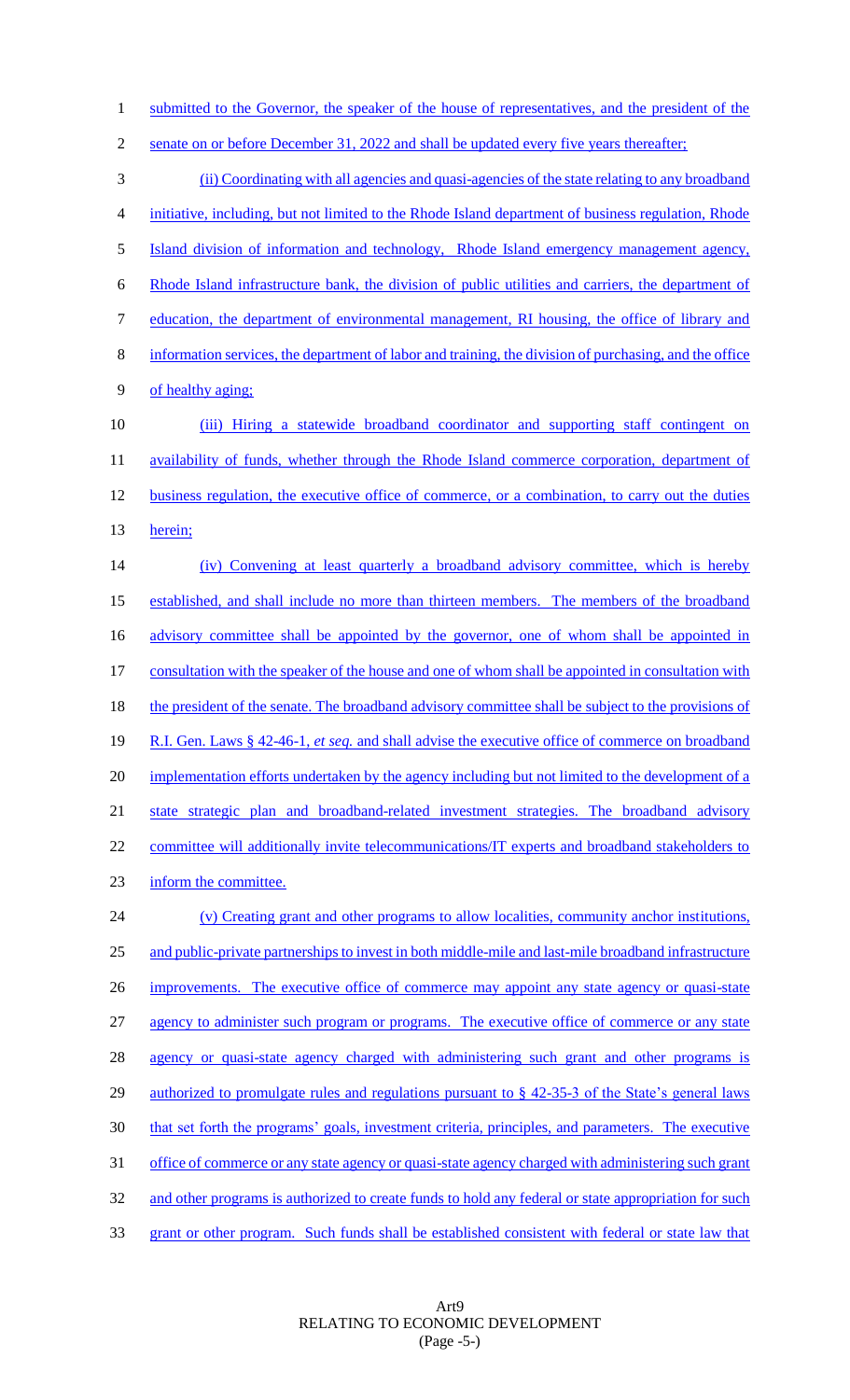makes the appropriation. Any such funds shall be exempt from attachment, levy, or any other

process at law or in equity.

 (vi) Creating or otherwise administering programs, projects, initiatives, or mapping efforts to further the investment in and development of broadband and digital equity in the State.

 (c) The office shall include the office of regulatory reform and other administration functions that promote, enhance, or regulate various service and functions in order to promote the reform and improvement of the regulatory function of the state.

SECTION 2. Sections 42-64.20-5 and 42-64.20-10 of the General Laws in Chapter 42-

64.20 entitled "Rebuild Rhode Island Tax Credit Act" are hereby amended to read as follows:

**42-64.20-5. Tax credits.**

 (a) An applicant meeting the requirements of this chapter may be allowed a credit as set forth hereinafter against taxes imposed upon such person under applicable provisions of title 44 of the general laws for a qualified development project.

 (b) To be eligible as a qualified development project entitled to tax credits, an applicant's chief executive officer or equivalent officer shall demonstrate to the commerce corporation, at the 16 time of application, that:

 (1) The applicant has committed a capital investment or owner equity of not less than twenty percent (20%) of the total project cost;

 (2) There is a project financing gap in which after taking into account all available private and public funding sources, the project is not likely to be accomplished by private enterprise without the tax credits described in this chapter; and

(3) The project fulfills the state's policy and planning objectives and priorities in that:

 (i) The applicant will, at the discretion of the commerce corporation, obtain a tax stabilization agreement from the municipality in which the real estate project is located on such terms as the commerce corporation deems acceptable;

 (ii) It (A) Is a commercial development consisting of at least 25,000 square feet occupied by at least one business employing at least 25 full-time employees after construction or such additional full-time employees as the commerce corporation may determine; (B) Is a multi-family residential development in a new, adaptive reuse, certified historic structure, or recognized historical structure consisting of at least 20,000 square feet and having at least 20 residential units in a hope community; or (C) Is a mixed-use development in a new, adaptive reuse, certified historic structure, or recognized historical structure consisting of at least 25,000 square feet occupied by at least one business, subject to further definition through rules and regulations promulgated by the commerce corporation; and

## Art9 RELATING TO ECONOMIC DEVELOPMENT (Page -6-)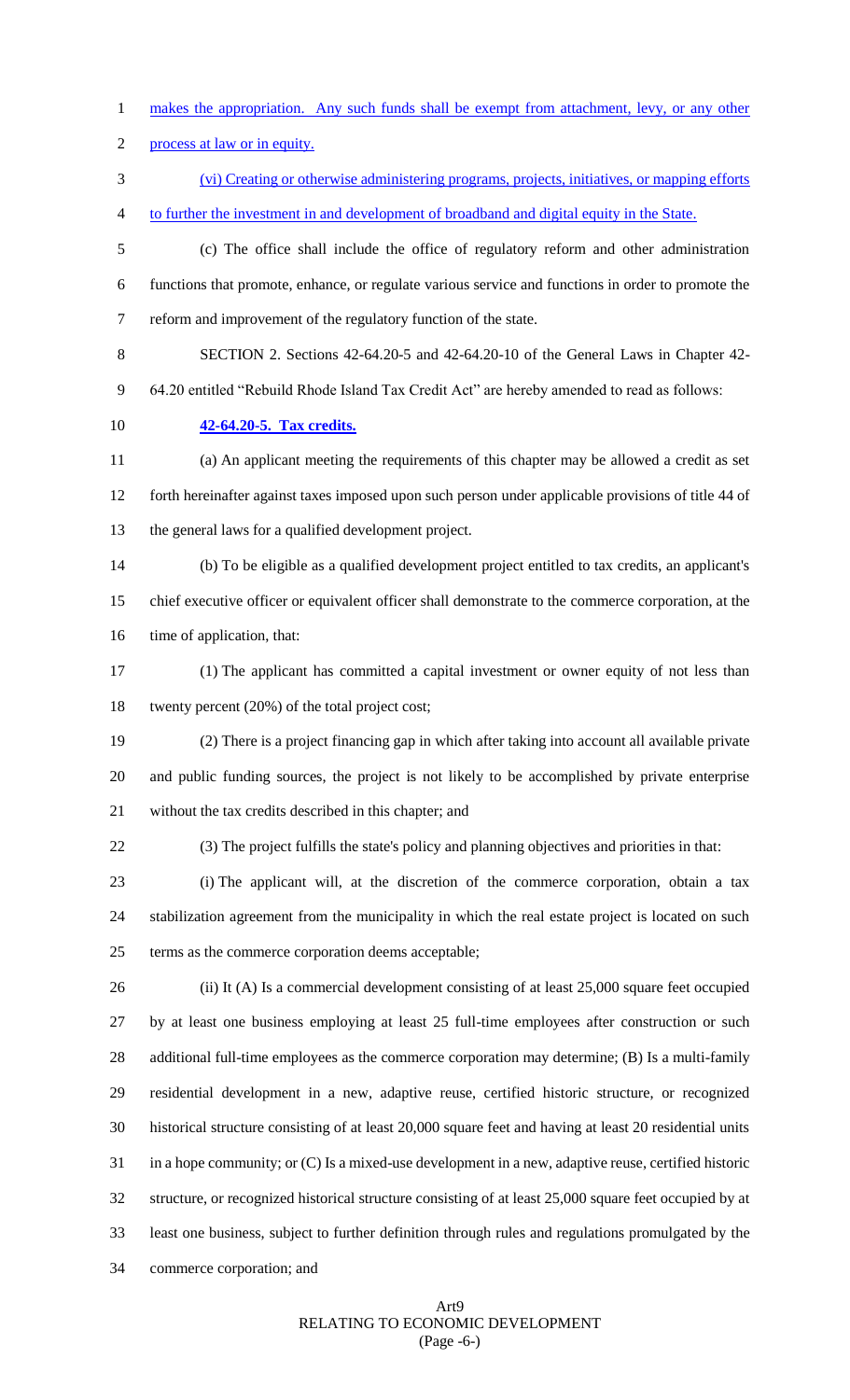(iii) Involves a total project cost of not less than \$ 5,000,000, except for a qualified development project located in a hope community or redevelopment area designated under § 45- 32-4 in which event the commerce corporation shall have the discretion to modify the minimum project cost requirement.

 (c) The commerce corporation shall develop separate, streamlined application processes for the issuance of rebuild RI tax credits for each of the following:

(1) Qualified development projects that involve certified historic structures;

(2) Qualified development projects that involve recognized historical structures;

(3) Qualified development projects that involve at least one manufacturer; and

(4) Qualified development projects that include affordable housing or workforce housing.

 (d) Applications made for a historic structure or recognized historic structure tax credit under chapter 33.6 of title 44 shall be considered for tax credits under this chapter. The division of taxation, at the expense of the commerce corporation, shall provide communications from the commerce corporation to those who have applied for and are in the queue awaiting the offer of tax credits pursuant to chapter 33.6 of title 44 regarding their potential eligibility for the rebuild RI tax credit program.

 (e) Applicants (1) Who have received the notice referenced in subsection (d) above and who may be eligible for a tax credit pursuant to chapter 33.6 of title 44, (2) Whose application involves a certified historic structure or recognized historical structure, or (3) Whose project is occupied by at least one manufacturer shall be exempt from the requirements of subsections 21 (b)(3)(ii) and (b)(3)(iii). The following procedure shall apply to such applicants:

 (i) The division of taxation shall remain responsible for determining the eligibility of an applicant for tax credits awarded under chapter 33.6 of title 44;

 (ii) The commerce corporation shall retain sole authority for determining the eligibility of an applicant for tax credits awarded under this chapter; and

 (iii) The commerce corporation shall not award in excess of fifteen percent (15%) of the annual amount authorized in any fiscal year to applicants seeking tax credits pursuant to this subsection (e).

# (f) **Maximum project credit.**

 (1) For qualified development projects, the maximum tax credit allowed under this chapter shall be the lesser of (i) Thirty percent (30%) of the total project cost; or (ii) The amount needed to close a project financing gap (after taking into account all other private and public funding sources available to the project), as determined by the commerce corporation.

> Art9 RELATING TO ECONOMIC DEVELOPMENT (Page -7-)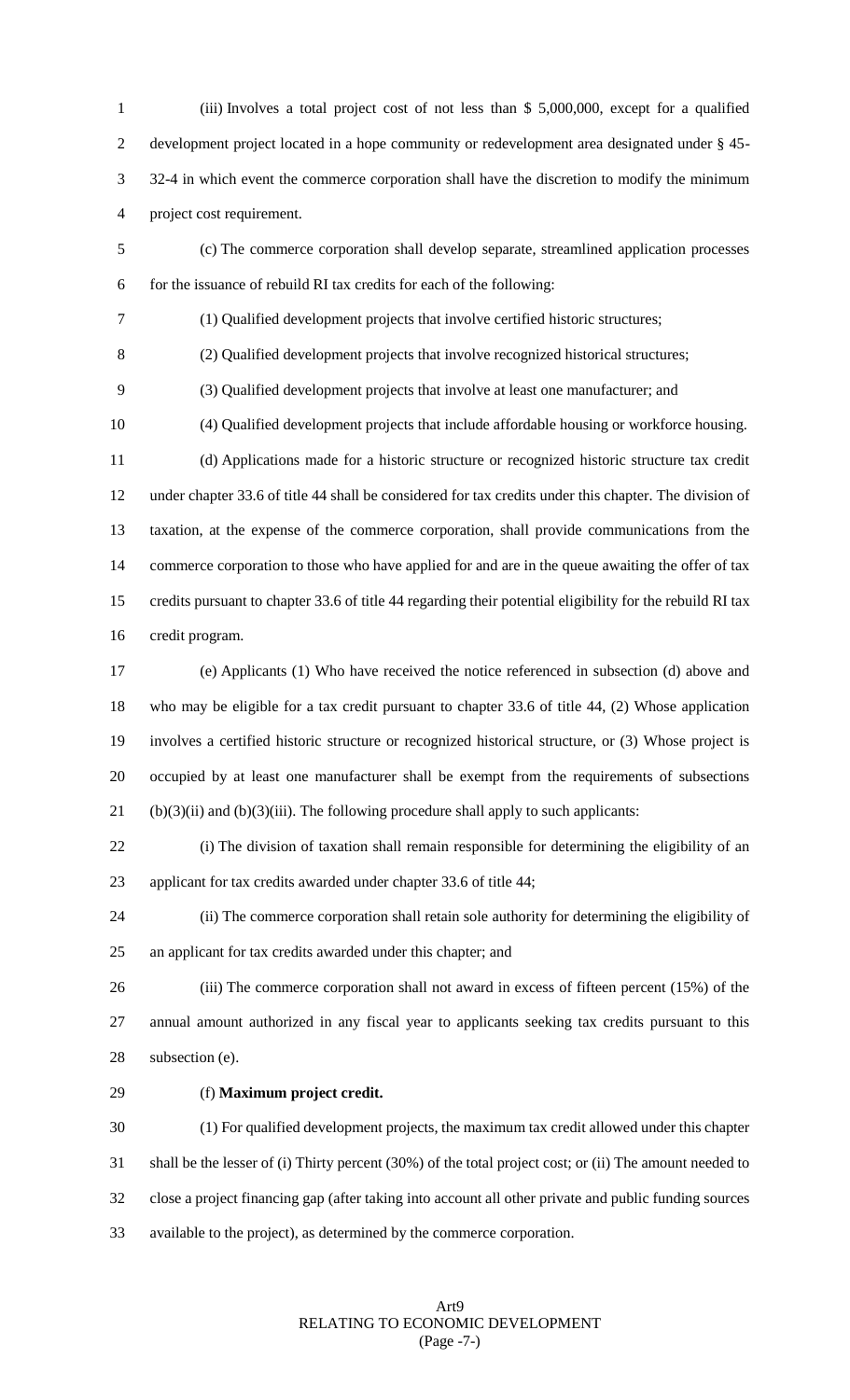(2) The credit allowed pursuant to this chapter, inclusive of any sales and use tax exemptions allowed pursuant to this chapter, shall not exceed fifteen million dollars (\$15,000,000) for any qualified development project under this chapter; except as provided in subsection (f)(3) of this section; provided however, any qualified development project that exceeds the project cap upon passage of this act shall be deemed not to exceed the cap, shall not be reduced, nor shall it be further increased. No building or qualified development project to be completed in phases or in multiple projects shall exceed the maximum project credit of fifteen million dollars (\$15,000,000) for all phases or projects involved in the rehabilitation of the building. Provided, however, that for purposes of this subsection and no more than once in a given fiscal year, the commerce corporation may consider the development of land and buildings by a developer on the "I-195 land" as defined in § 42-64.24-3(6) as a separate, qualified development project from a qualified development project by a tenant or owner of a commercial condominium or similar legal interest including leasehold improvement, fit out, and capital investment. Such qualified development project by a tenant or owner of a commercial condominium or similar legal interest on the I-195 land may be 15 exempted from subsection  $(f)(1)(i)$  of this section.

 (3) The credit allowed pursuant to this chapter, inclusive of any sales and use tax exemptions allowed pursuant to this chapter, shall not exceed twenty-five million dollars (\$25,000,000) for the project for which the I-195 redevelopment district was authorized to enter into a purchase and sale agreement for parcels 42 and P4 on December 19, 2018, provided that project is approved for credits pursuant to this chapter by the commerce corporation.

 (g) Credits available under this chapter shall not exceed twenty percent (20%) of the project cost, provided, however, that the applicant shall be eligible for additional tax credits of not more than ten percent (10%) of the project cost, if the qualified development project meets any of the following criteria or other additional criteria determined by the commerce corporation from time to time in response to evolving economic or market conditions:

(1) The project includes adaptive reuse or development of a recognized historical structure;

(2) The project is undertaken by or for a targeted industry;

(3) The project is located in a transit-oriented development area;

- (4) The project includes residential development of which at least twenty percent (20%) of the residential units are designated as affordable housing or workforce housing;
- (5) The project includes the adaptive reuse of property subject to the requirements of the
- industrial property remediation and reuse act, § 23-19.14-1 et seq.; or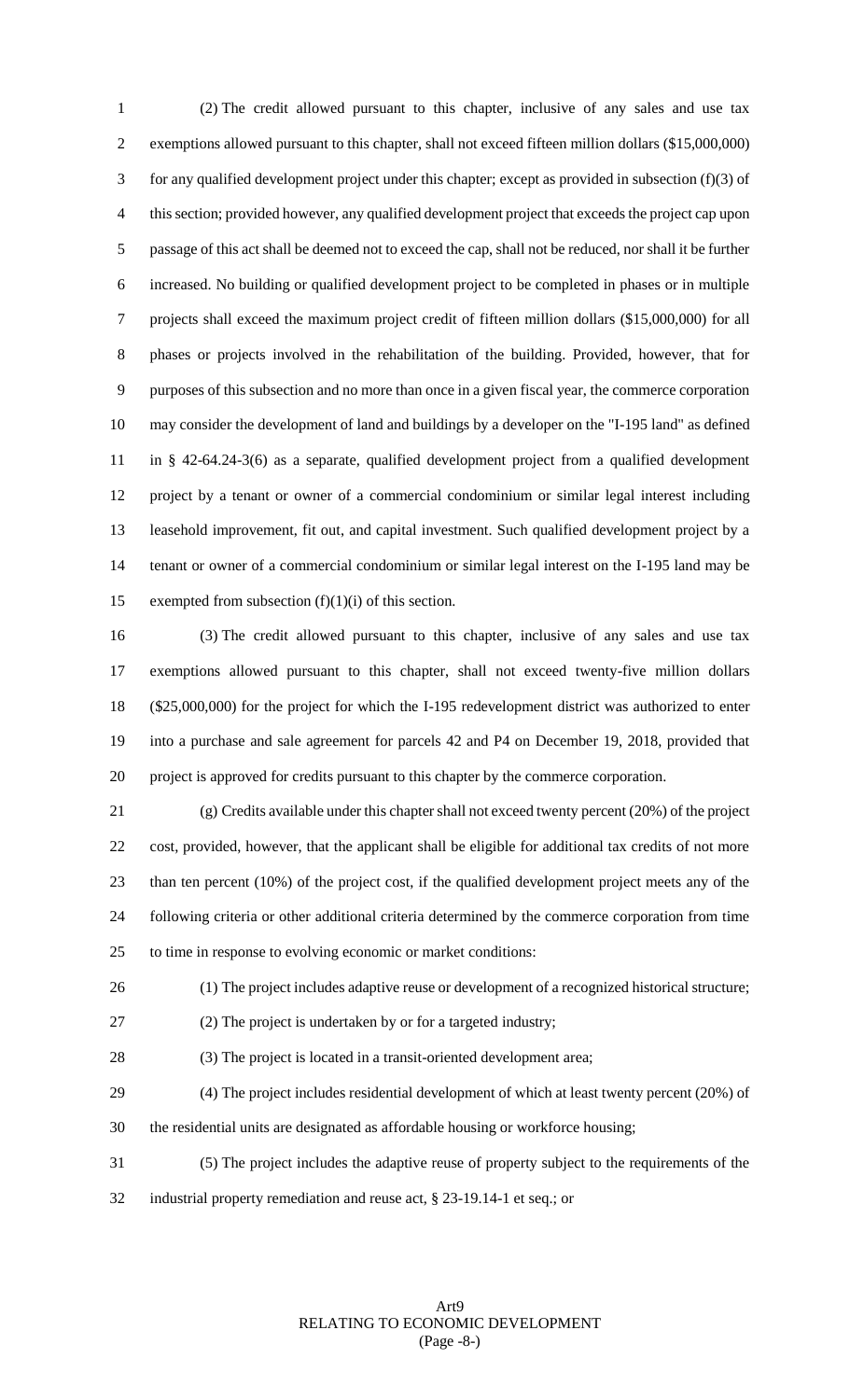(6) The project includes commercial facilities constructed in accordance with the minimum environmental and sustainability standards, as certified by the commerce corporation pursuant to Leadership in Energy and Environmental Design or other equivalent standards.

 (h) **Maximum aggregate credits.** The aggregate sum authorized pursuant to this chapter, inclusive of any sales and use tax exemptions allowed pursuant to this chapter, shall not exceed two hundred ten million dollars (\$210,000,000)two hundred twenty five million dollars 7 (\$225,000,000), excluding any tax credits allowed pursuant to subsection (f)(3) of this section.

 (i) Tax credits shall not be allowed under this chapter prior to the taxable year in which the project is placed in service.

 (j) The amount of a tax credit allowed under this chapter shall be allowable to the taxpayer 11 in up to five, annual increments; no more than thirty percent (30%) and no less than fifteen percent (15%) of the total credits allowed to a taxpayer under this chapter may be allowable for any taxable year.

 (k) If the portion of the tax credit allowed under this chapter exceeds the taxpayer's total tax liability for the year in which the relevant portion of the credit is allowed, the amount that exceeds the taxpayer's tax liability may be carried forward for credit against the taxes imposed for the succeeding four (4) years, or until the full credit is used, whichever occurs first. Credits allowed to a partnership, a limited-liability company taxed as a partnership, or multiple owners of property shall be passed through to the persons designated as partners, members, or owners respectively pro rata or pursuant to an executed agreement among persons designated as partners, members, or owners documenting an alternate distribution method without regard to their sharing of other tax or economic attributes of such entity.

 (l) The commerce corporation, in consultation with the division of taxation, shall establish, by regulation, the process for the assignment, transfer, or conveyance of tax credits.

 (m) For purposes of this chapter, any assignment or sales proceeds received by the taxpayer for its assignment or sale of the tax credits allowed pursuant to this section shall be exempt from taxation under title 44. If a tax credit is subsequently revoked or adjusted, the seller's tax calculation for the year of revocation or adjustment shall be increased by the total amount of the sales proceeds, without proration, as a modification under chapter 30 of title 44. In the event that the seller is not a natural person, the seller's tax calculation under chapter 11, 13, 14, or 17 of title 44, as applicable, for the year of revocation, or adjustment, shall be increased by including the total amount of the sales proceeds without proration.

 (n) The tax credit allowed under this chapter may be used as a credit against corporate income taxes imposed under chapter 11, 13, 14, or 17, of title 44, or may be used as a credit against

#### Art9 RELATING TO ECONOMIC DEVELOPMENT (Page -9-)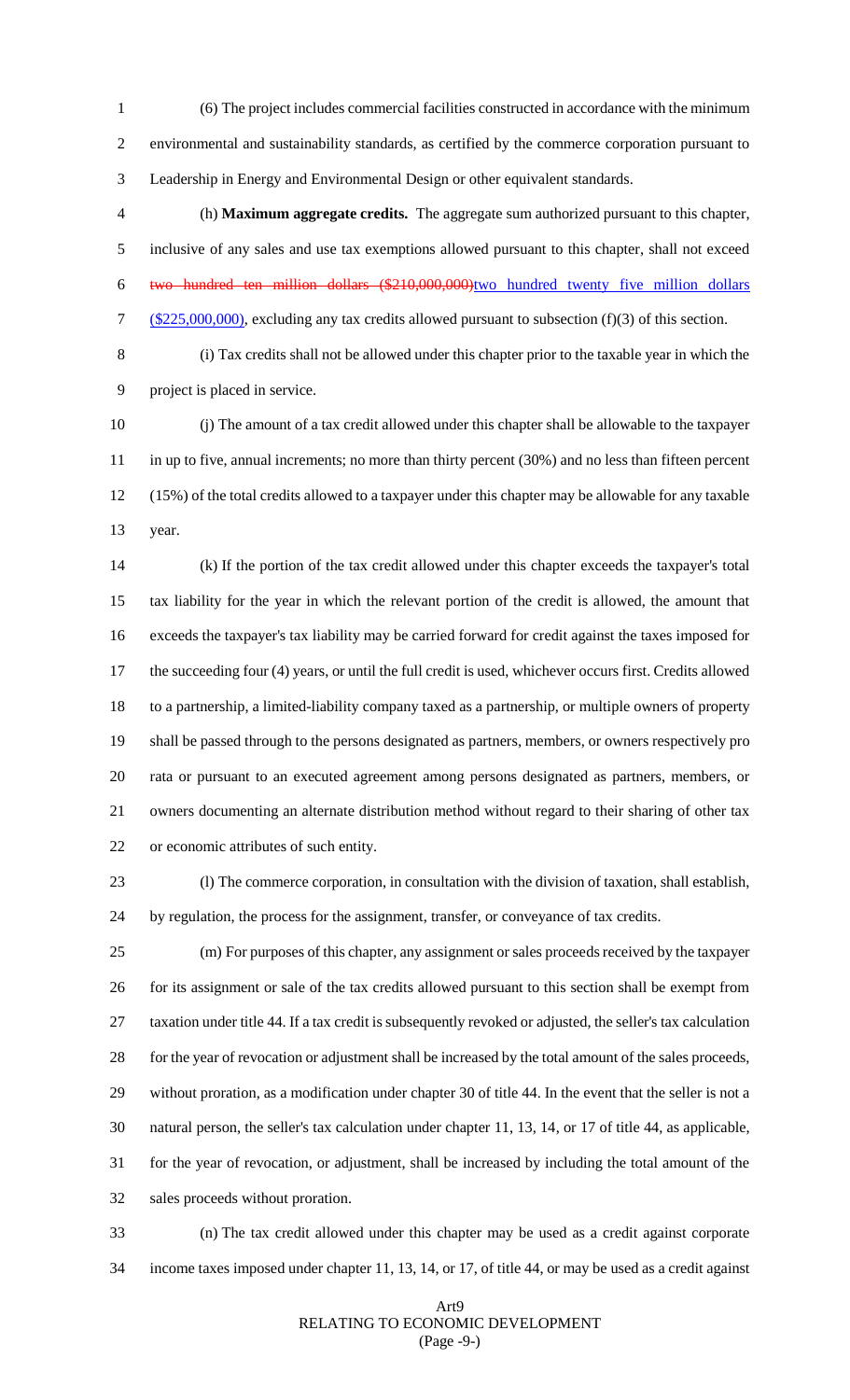personal income taxes imposed under chapter 30 of title 44 for owners of pass-through entities such as a partnership, a limited-liability company taxed as a partnership, or multiple owners of property. (o) In the case of a corporation, this credit is only allowed against the tax of a corporation

 included in a consolidated return that qualifies for the credit and not against the tax of other corporations that may join in the filing of a consolidated tax return.

 (p) Upon request of a taxpayer and subject to annual appropriation, the state shall redeem this credit, in whole or in part, for ninety percent (90%) of the value of the tax credit. The division of taxation, in consultation with the commerce corporation, shall establish by regulation a redemption process for tax credits.

 (q) Projects eligible to receive a tax credit under this chapter may, at the discretion of the commerce corporation, be exempt from sales and use taxes imposed on the purchase of the following classes of personal property only to the extent utilized directly and exclusively in the project: (1) Furniture, fixtures, and equipment, except automobiles, trucks, or other motor vehicles; or (2) Other materials, including construction materials and supplies, that are depreciable and have a useful life of one year or more and are essential to the project.

 (r) The commerce corporation shall promulgate rules and regulations for the administration and certification of additional tax credit under subsection (e), including criteria for the eligibility, evaluation, prioritization, and approval of projects that qualify for such additional tax credit.

- (s) The commerce corporation shall not have any obligation to make any award or grant any benefits under this chapter.
- **42-64.20-10. Sunset.**
- No credits shall be authorized to be reserved pursuant to this chapter after December 31, 2022 2023.
- SECTION 3. Section 42-64.21-9 of the General Laws in Chapter 42-64.21 entitled "Rhode Island Tax Increment Financing" is hereby amended to read as follows:
- **42-64.21-9. Sunset.**
- The commerce corporation shall enter into no agreement under this chapter after December
- 31, 2022 2023.
- SECTION 4. Section 42-64.22-15 of the General Laws in Chapter 42-64.22 entitled "Tax
- Stabilization Incentive" is hereby amended to read as follows:
- **42-64.22-15. Sunset.**
- The commerce corporation shall enter into no agreement under this chapter after December
- 31, 2022 2023.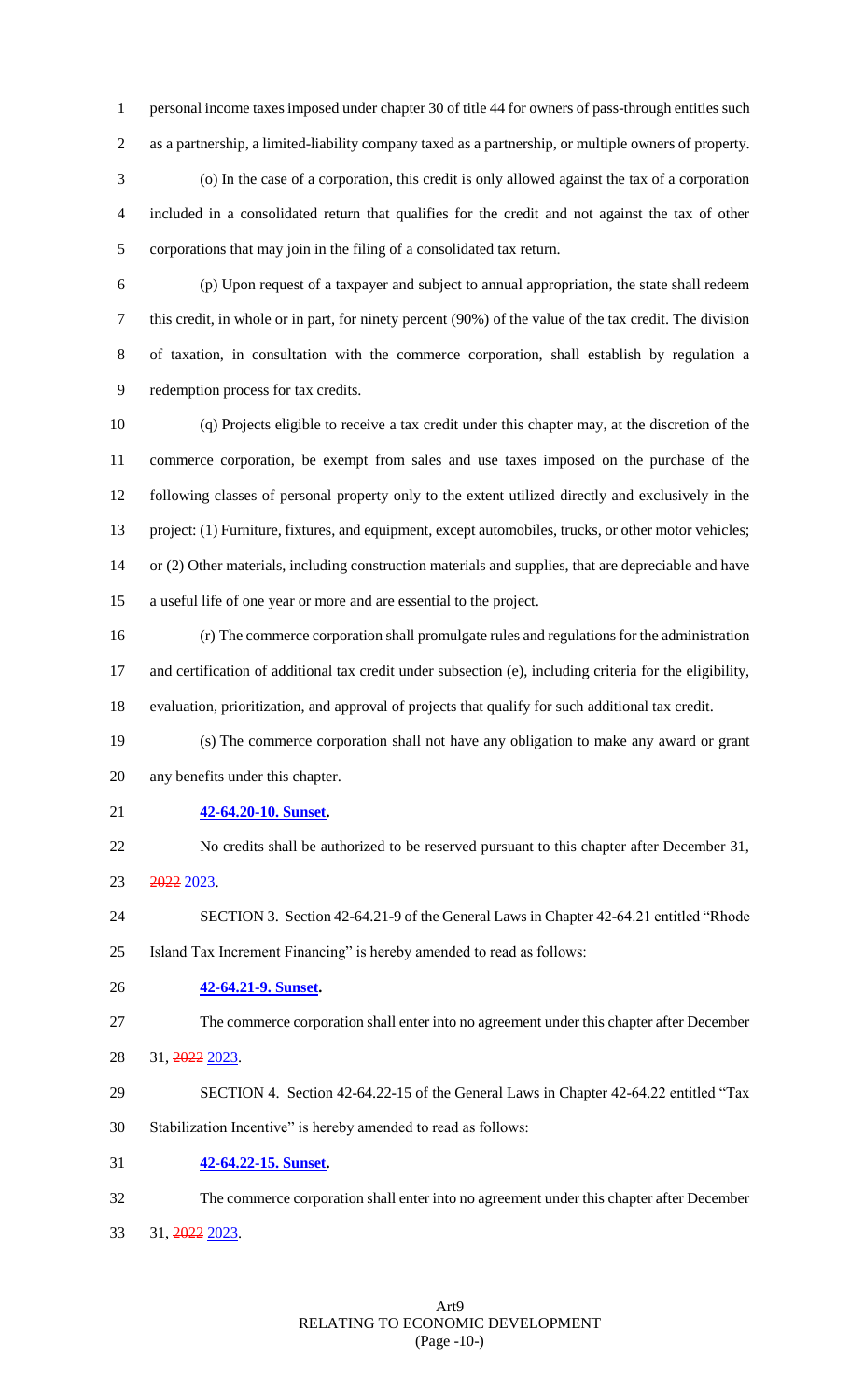SECTION 5. Section 42-64.23-8 of the General Laws in Chapter 42-64.23 entitled "First Wave Closing Fund Act" is hereby amended to read as follows: **42-64.23-8. Sunset.**  No financing shall be authorized to be reserved pursuant to this chapter after December 31, 2022 2023. SECTION 6. Section 42-64.24-8 of the General Laws in Chapter 42-64.24 entitled "I-195 Redevelopment Project Fund Act" is hereby amended as follows: **42-64.24-8. Sunset.**  No funding, credits, or incentives shall be authorized or authorized to be reserved pursuant 10 to this chapter after December 31, 2022 2023. SECTION 7. Section 42-64.25-14 of the General Laws in Chapter 42-64.25 entitled "Small Business Assistance Program Act" is hereby amended as follows: **42-64.25-14. Sunset.**  No grants, funding, or incentives shall be authorized pursuant to this chapter after 15 December 31, 2022 2023. SECTION 8. Sections 42-64.26-3, 42-64.26-4, 42-64.26-5, and 42-64.26-12 of the General Laws in Chapter 42-64.26 entitled "Stay Invested in RI Wavemaker Fellowship" are hereby amended to read as follows: **42-64.26-3. Definitions.** As used in this chapter: (1) "Eligible graduate" means an individual who meets the eligibility requirements under this chapter. (2) "Applicant" means an eligible graduate who applies for a tax credit for education loan repayment expenses under this chapter. (3) "Award" means a tax credit awarded by the commerce corporation to an applicant as provided under this chapter. (4) "Taxpayer" means an applicant who receives a tax credit under this chapter. (5) "Commerce corporation" means the Rhode Island commerce corporation established pursuant to chapter 64 of title 42. (6) "Eligible expenses" or "education loan repayment expenses" means annual higher education loan repayment expenses, including, without limitation, principal, interest and fees, as may be applicable, incurred by an eligible graduate and which the eligible graduate is obligated to repay for attendance at a postsecondary institution of higher learning.

### Art9 RELATING TO ECONOMIC DEVELOPMENT (Page -11-)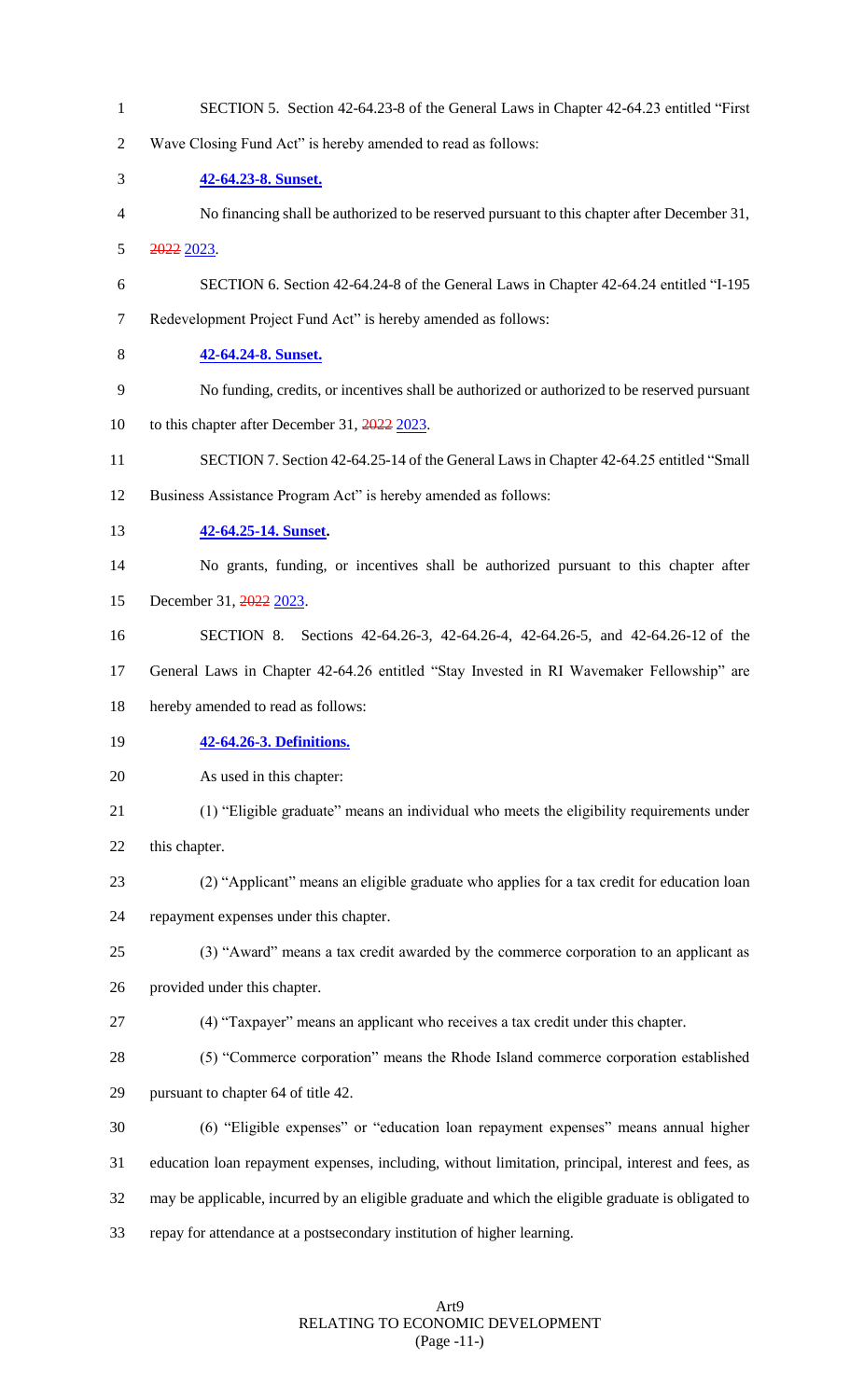(7) "Eligibility period" means a term of up to four (4) consecutive service periods beginning with the date that an eligible graduate receives initial notice of award under this chapter and expiring at the conclusion of the fourth service period after such date specified.

 (8) "Eligibility requirements" means the following qualifications or criteria required for an applicant to claim an award under this chapter:

 (i) That the applicant shall have graduated from an accredited two (2) year, four (4) year or graduate postsecondary institution of higher learning with an associate's, bachelor's, graduate, or post-graduate degree and at which the applicant incurred education loan repayment expenses;

 (ii) That the applicant shall be a full-time employee with a Rhode Island-based employer located in this state throughout the eligibility period, whose employment is for work in one or more of the following covered fields: life, natural or environmental sciences; computer, information or software technology; advanced mathematics or finance; engineering; industrial design or other commercially related design field; or medicine or medical device technology.

 (9) "Full-time employee" means a person who is employed by a business for consideration for a minimum of at least thirty-five (35) hours per week, or who renders any other standard of service generally accepted by custom or practice as full-time employment, or who is employed by a professional employer organization pursuant to an employee leasing agreement between the business and the professional employer organization for a minimum of thirty-five (35) hours per week, or who renders any other standard of service generally accepted by custom or practice as full-time employment, and whose wages are subject to withholding.

 (10) "Healthcare applicant" means any applicant that meets the eligibility requirements and works as a full-time employee as a high-demand healthcare practitioner, as defined in regulations to be promulgated by the commerce corporation, in consultation with the executive office of health 24 and human services, pursuant to chapter 35 of this title.

- 25 ( $\frac{1011}{25}$  "Service period" means a twelve (12) month period beginning on the date that an eligible graduate receives initial notice of award under this chapter.
- 27 (1412) "Student loan" means a loan to an individual by a public authority or private lender to assist the individual to pay for tuition, books, and living expenses in order to attend a postsecondary institution of higher learning.

30 ( $\frac{1213}{2}$  "Rhode Island-based employer" means (i) an employer having a principal place of business or at least fifty-one percent (51%) of its employees located in this state; or (ii) an employer registered to conduct business in this state that reported Rhode Island tax liability in the previous tax year.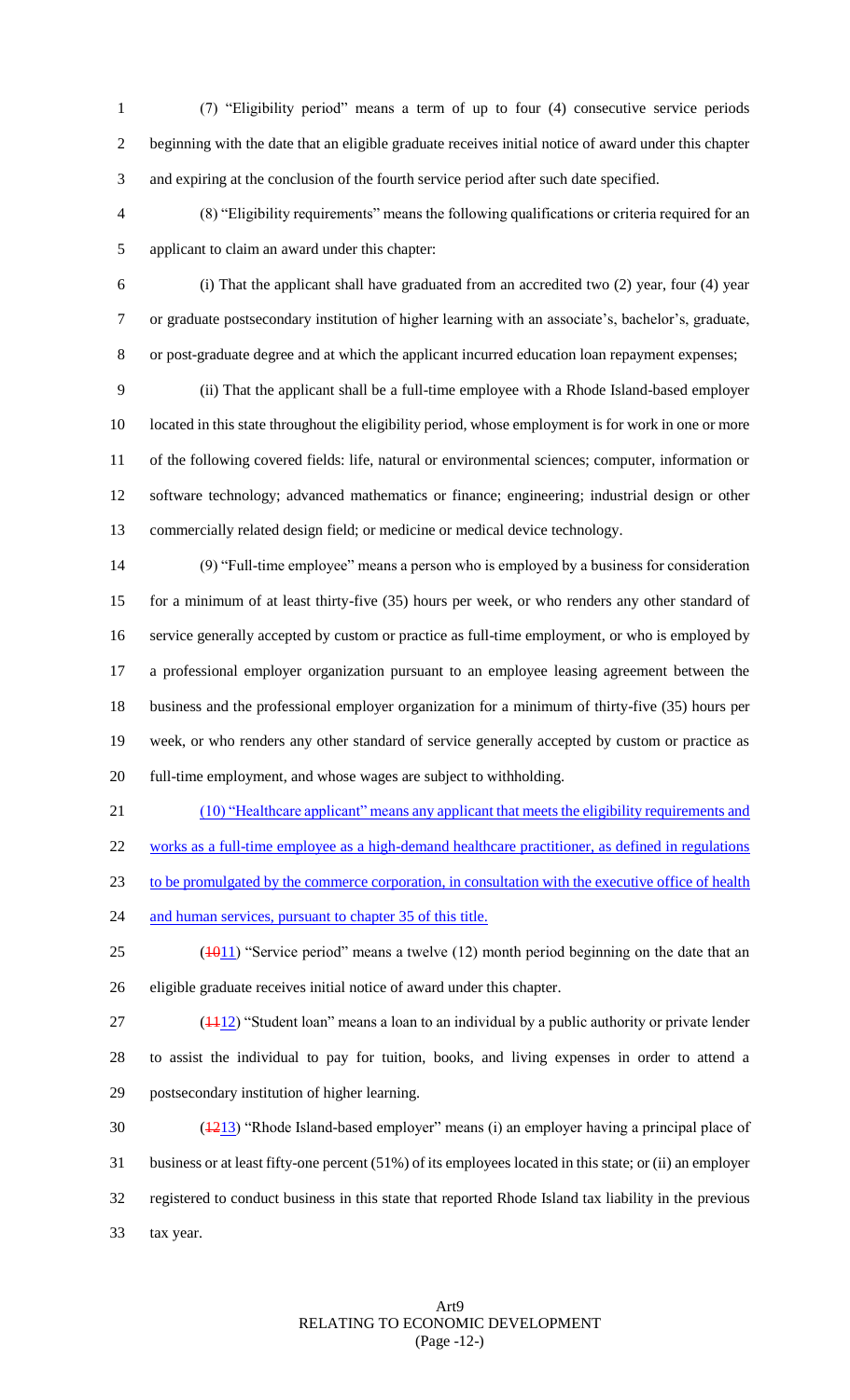- 1 (1314) "STEM/designFund fund" refers to the "Stay Invested in RI Wavemaker Fellowship
- 2 Fund" established pursuant to  $\S$  42-64.26-4(a).
- (15) "Healthcare fund" refers to the "Healthcare Stay Invested in RI Wavemaker
- Fellowship Fund" established pursuant to § 42-64.26-4(b).
- **42-64.26-4. Establishment of fund — Purposes — Composition.**
- (a) There is hereby established the "Stay Invested in RI Wavemaker Fellowship Fund" (the 7 "<del>"fund")</del> to be administered by the commerce corporation as set forth in this chapter.
- (b) There is hereby established the "Healthcare Stay Invested in RI Wavemaker Fellowship
- Fund" to be administered by the commerce corporation as set forth in this chapter.
- 10 (bc) The purpose of the fund STEM/design fund and healthcare fund is to expand employment opportunities in the state and to retain talented individuals in the state by providing tax credits in relation to education loan repayment expenses to applicants who meet the eligibility requirements under this chapter.
- 14 (ed) The fund STEM/design fund and healthcare fund shall consist of:
- (1) Money appropriated in the state budget to the fund;
- (2) Money made available to the fund through federal programs or private contributions;
- and
- (3) Any other money made available to the fund.

19 (de) The fund STEM/design fund shall be used to pay for the redemption of tax credits or 20 reimbursement to the state for tax credits applied against a taxpayer's the tax liability of any non- healthcare applicant that received an award. The healthcare fund shall be used to pay for the 22 redemption of tax credits or reimbursement to the state for tax credits applied against the tax liability of any healthcare applicant that received an award on or after July 1, 2022. The funds shall be exempt from attachment, levy or any other process at law or in equity. The director of the department of revenue shall make a requisition to the commerce corporation for funding during any fiscal year as may be necessary to pay for the redemption of tax credits presented for redemption or to reimburse the state for tax credits applied against a taxpayer's tax liability. The 28 commerce corporation shall pay from the funds such amounts as requested by the director of the department of revenue necessary for redemption or reimbursement in relation to tax credits granted under this chapter.

**42-64.26-5. Administration.**

 (a) *Application.* An eligible graduate claiming an award under this chapter shall submit to the commerce corporation an application in the manner that the commerce corporation shall prescribe.

## Art9 RELATING TO ECONOMIC DEVELOPMENT (Page -13-)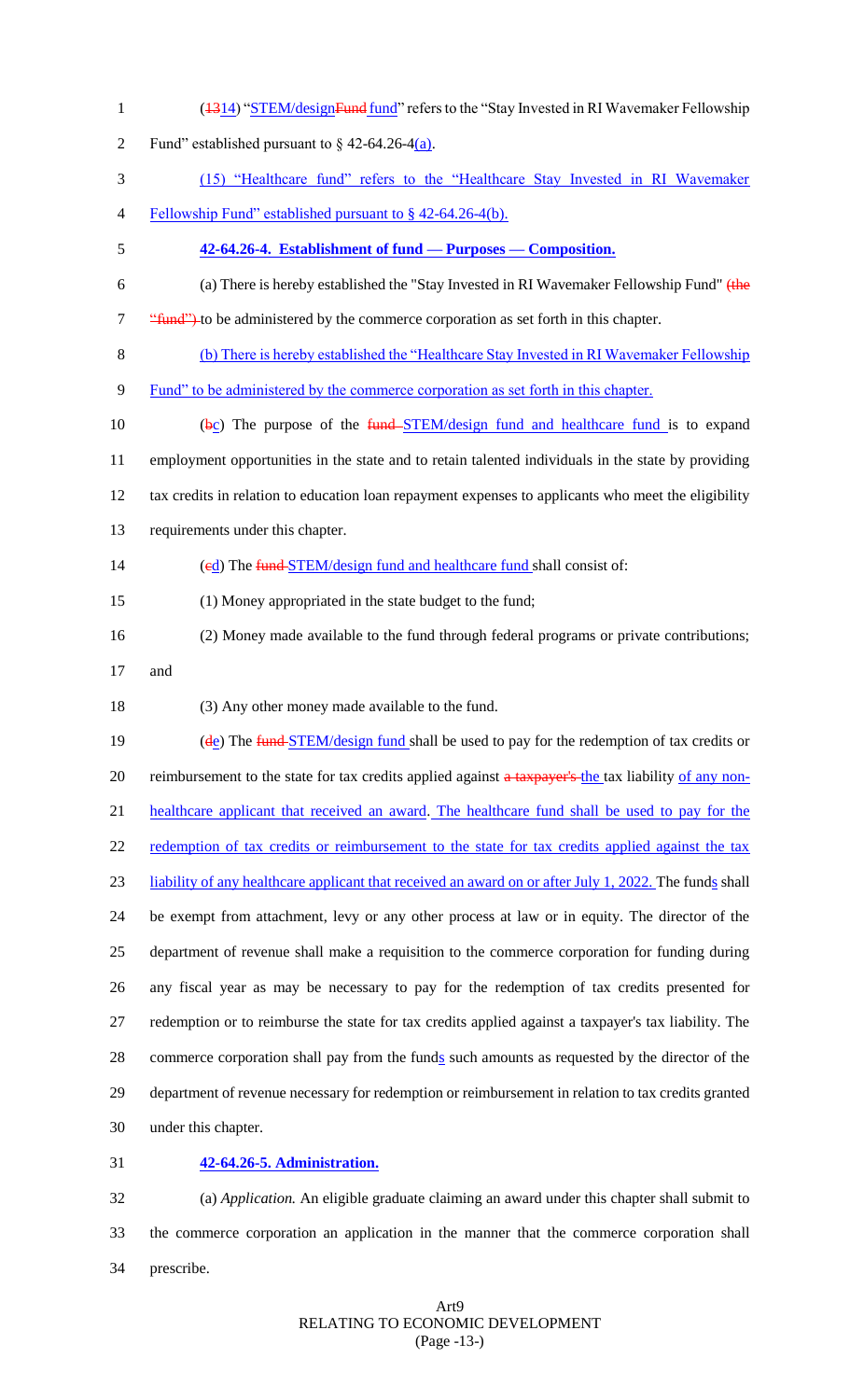(b) Upon receipt of a proper application from an applicant who meets all of the eligibility requirements, the commerce corporation shall select applicants on a competitive basis to receive credits for up to a maximum amount for each service period of one thousand dollars (\$1,000) for an associate's degree holder, four thousand dollars (\$4,000) for a bachelor's degree holder, and six thousand dollars (\$6,000) for a graduate or post-graduate degree holder, but not to exceed the education loan repayment expenses incurred by such taxpayer during each service period completed, for up to four (4) consecutive service periods provided that the taxpayer continues to meet the eligibility requirements throughout the eligibility period. The commerce corporation shall delegate the selection of the applicants that are to receive awards to a fellowship committee to be convened by the commerce corporation and promulgate the selection procedures the fellowship committee will use, which procedures shall require that the committee's consideration of applications be conducted on a name-blind and employer-blind basis and that the applications and other supporting documents received or reviewed by the fellowship committee shall be redacted of the applicant's name, street address, and other personally-identifying information as well as the applicant's employer's name, street address, and other employer-identifying information. The commerce corporation shall determine the composition of the fellowship committee and the selection procedures it will use in consultation with the state's chambers of commerce. 18 Notwithstanding the foregoing, the commerce corporation shall create and establish a committee to evaluate any healthcare applicant for an award in the same manner as prescribed in this 20 paragraph. The executive office of health and human services ("EOHHS") shall be represented on 21 the committee and provide consultation to the commerce corporation on selection procedures. Notwithstanding EOHHS's consultation and representation in the selection of healthcare applicants, the commerce corporation shall administer all other aspects of a healthcare applicant's 24 application, award, and certification. (c) The credits awarded under this chapter shall not exceed one hundred percent (100%)

 of the education loan repayment expenses incurred by such taxpayer during each service period completed for up to four (4) consecutive service periods. Tax credits shall be issued annually to the taxpayer upon proof that (i) the taxpayer has actually incurred and paid such education loan repayment expenses; (ii) the taxpayer continues to meet the eligibility requirements throughout the service period; (iii) The award shall not exceed the original loan amount plus any capitalized interest less award previously claimed under this section; and (iv) that the taxpayer claiming an award is current on his or her student loan repayment obligations.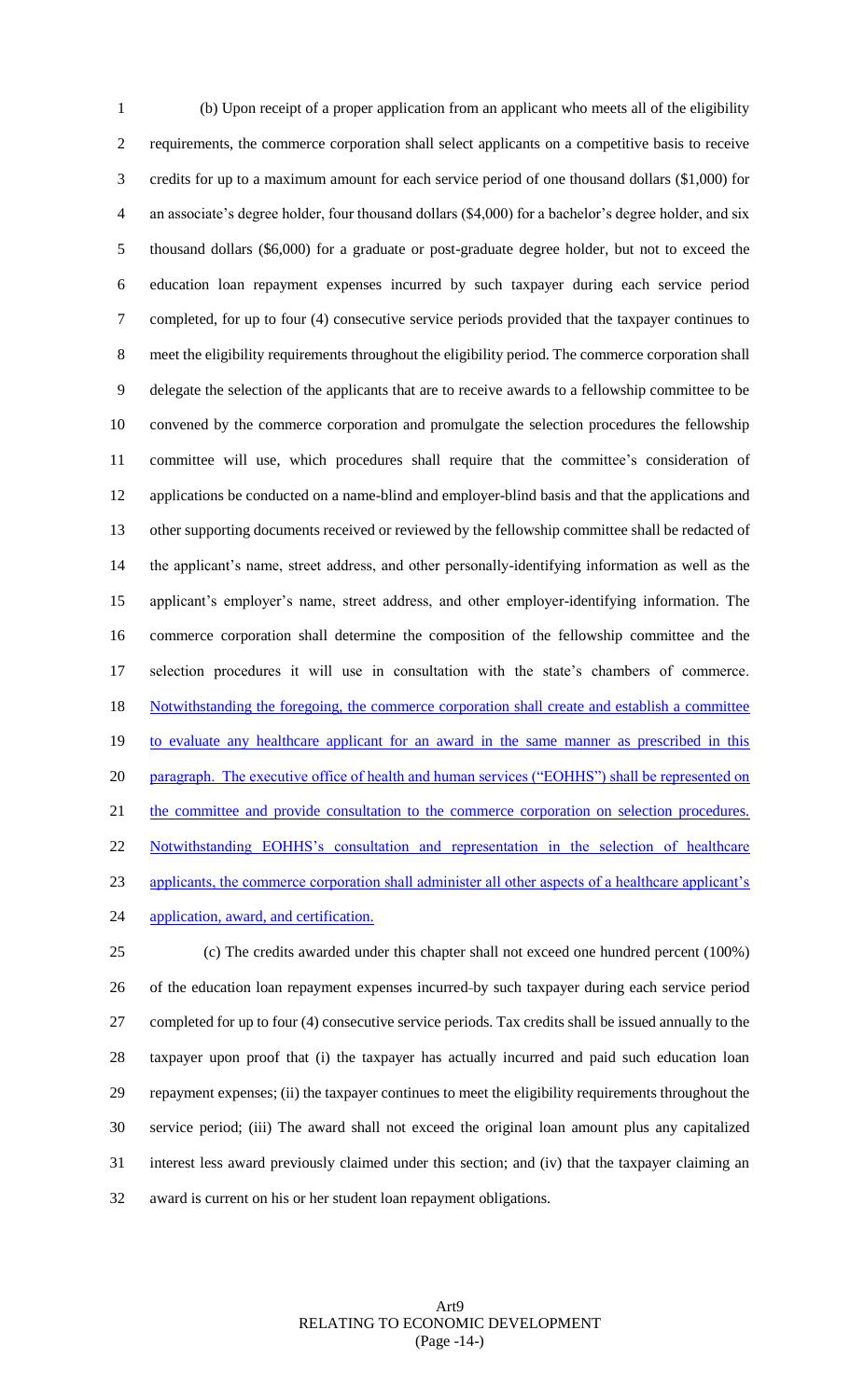| $\mathbf{1}$   | (d) The commerce corporation shall not commit to overall <b>STEM/design</b> awards in excess  |
|----------------|-----------------------------------------------------------------------------------------------|
| $\overline{2}$ | of the amount contained in the commerce-STEM/design fund or to overall healthcare awards in   |
| 3              | excess of the amount contained in the healthcare fund.                                        |
| 4              | (e) The commerce corporation shall reserve seventy percent (70%) of the awards issued in      |
| 5              | a calendar year to applicants who are permanent residents of the state of Rhode Island or who |
| 6              | attended an institution of higher education located in Rhode Island when they incurred the    |
| $\tau$         | education loan expenses to be repaid.                                                         |
| 8              | (f) In administering award, the commerce corporation shall:                                   |
| 9              | (1) Require suitable proof that an applicant meets the eligibility requirements for award     |
| 10             | under this chapter;                                                                           |
| 11             | (2) Determine the contents of applications and other materials to be submitted in support     |
| 12             | of an application for award under this chapter; and                                           |
| 13             | (3) Collect reports and other information during the eligibility period for each award to     |
| 14             | verify that a taxpayer continues to meet the eligibility requirements for an award.           |
| 15             | 42-64.26-12. Sunset.                                                                          |
| 16             | No incentives or credits shall be authorized pursuant to this chapter after December 31,      |
| 17             | <del>2022</del> 2023.                                                                         |
| 18             | SECTION 9. Section 42-64.27-6 of the General Laws in Chapter 42-64.27 entitled "Main          |
| 19             | Street Rhode Island Streetscape Improvement Fund" is hereby amended as follows:               |
| 20             | 42-64.27-6. Sunset.                                                                           |
| 21             | No incentives shall be authorized pursuant to this chapter after December 31, 2022 2023.      |
| 22             | SECTION 10. Section 42-64.28-10 of the General Laws in Chapter 42-64.28 entitled              |
| 23             | "Innovation Initiative" is hereby amended as follows:                                         |
| 24             | 42-64.28-10. Sunset.                                                                          |
| 25             | No vouchers, grants, or incentives shall be authorized pursuant to this chapter after         |
| 26             | December 31, 2022 2023.                                                                       |
| 27             | SECTION 11. Section 42-64.29-8 of the General Laws in Chapter 42-64.29 entitled               |
| 28             | "Industry Cluster Grants" is hereby amended as follows:                                       |
| 29             | 42-64.29-8. Sunset.                                                                           |
| 30             | No grants or incentives shall be authorized to be reserved pursuant to this chapter after     |
| 31             | June 30, 2021 December 31, 2023.                                                              |
| 32             | SECTION 12. Section 42-64.31-4 of the General Laws in Chapter 42-64.31 entitled "High         |
| 33             | School, College, and Employer Partnerships" is hereby amended as follows:                     |
| 34             | 42-64.31-4. Sunset.                                                                           |
|                |                                                                                               |